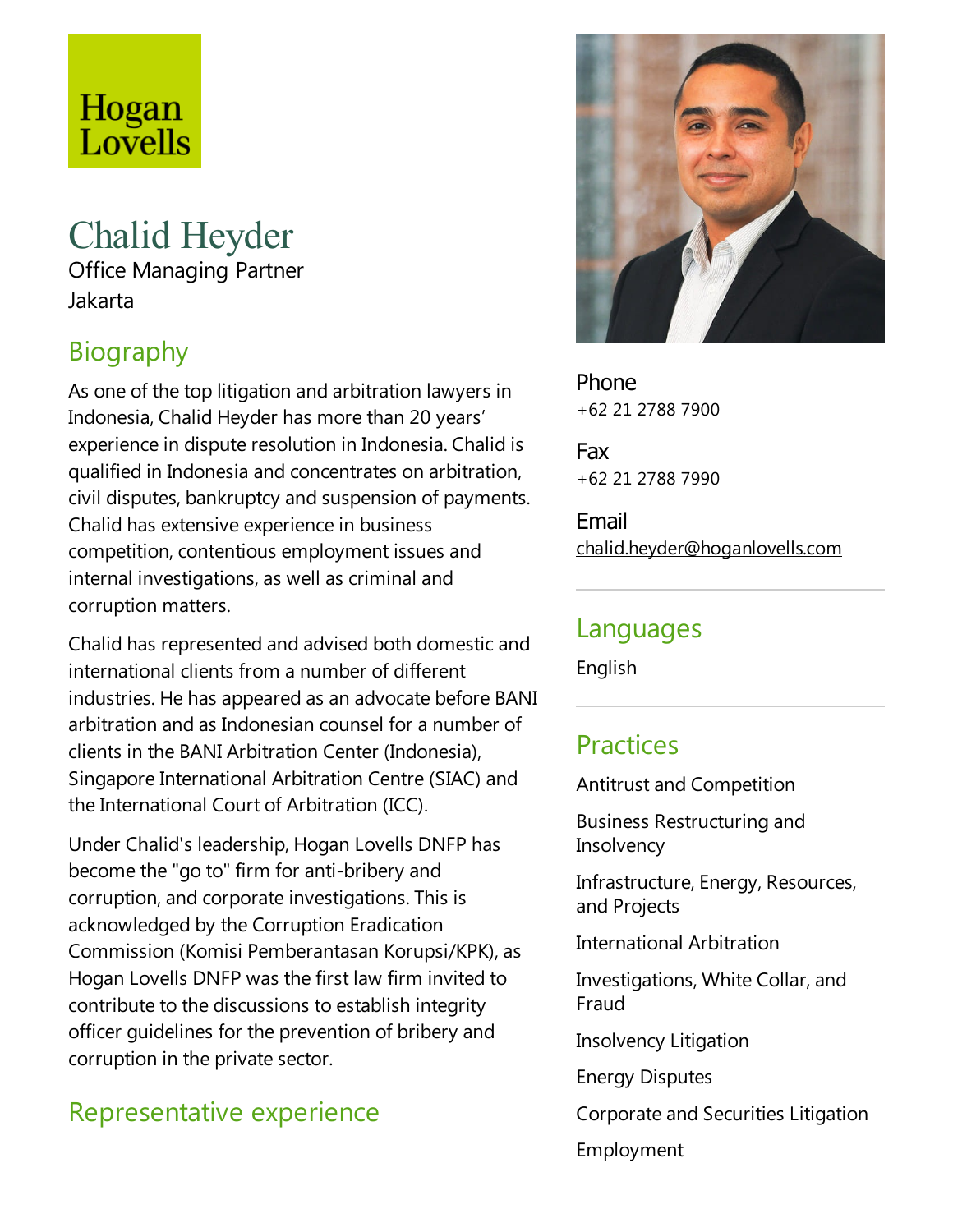Advising and representing the trustee of Singapore bond holders in acourt driven restructuring process of a listed mining company in Indonesia.

Acting for an international bank on an appeal against a court decision for the restructuring plan of Indonesian hard coking coal mining company.

Advising Credit Suisse International in the courtordered restructuring of PT Indo Muro Kencana, an Indonesian mining company that holds a generation Contract of Work.

Acting for the leading Indonesian port operator in a citizen's lawsuit seeking the annulment of a concession agreement.

Acting for Merrill Lynch in the court-ordered restructuring of PT Berlian Laju Tanker Tbk., an Indonesian shipping company.

Acting for a major Japanese construction company in a BANI arbitration to resolve a dispute over the implementation of a civil engineering project.

Acting for PT Solusi Tunas Pratama Tbk as a creditor in the court-ordered restructuring of PT Bakrie Telecom Tbk over a bad debt exceeding 1 trillion Rupiah.

Acting for United Technologies Corporation in the court-ordered restructuring and liquidation of Batavia Air,an Indonesian airline.

Acting for PT Bank ANZ Indonesia in the court-ordered restructuring of PT Tranka Kabel, an Indonesian cable company.

Advising alargeLNG carrier on its potential dispute over the breach of a charter party agreement.

#### Latest thinking and events

- **News** 
	- **Indonesia Constitutional Court declares Omnibus** Law "conditionally unconstitutional"
- **News** 
	- Indonesia Reopens for Foreign Visitors  $-$ Mandatory 8 Days Quarantine on Arrival

Litigation Services Commercial Litigation Banking and Finance Litigation Asia Regional Practice

#### **Industries**

Aerospace and Defense Automotive Diversified Industrials Consumer Energy and Natural Resources Financial Institutions

#### Areas of focus

Alternative Dispute Resolution

Antitrust and Competition Litigation

Bribery and Corruption

Anti-Corruption Compliance and Due Diligence

## Education and admissions

## Education

Trisakti University, Jakarta, 2000

## **Memberships**

BANI Arbitration Center (Indonesia)

International Court of Arbitration (ICC)

Singapore International Arbitration Centre(SIAC)